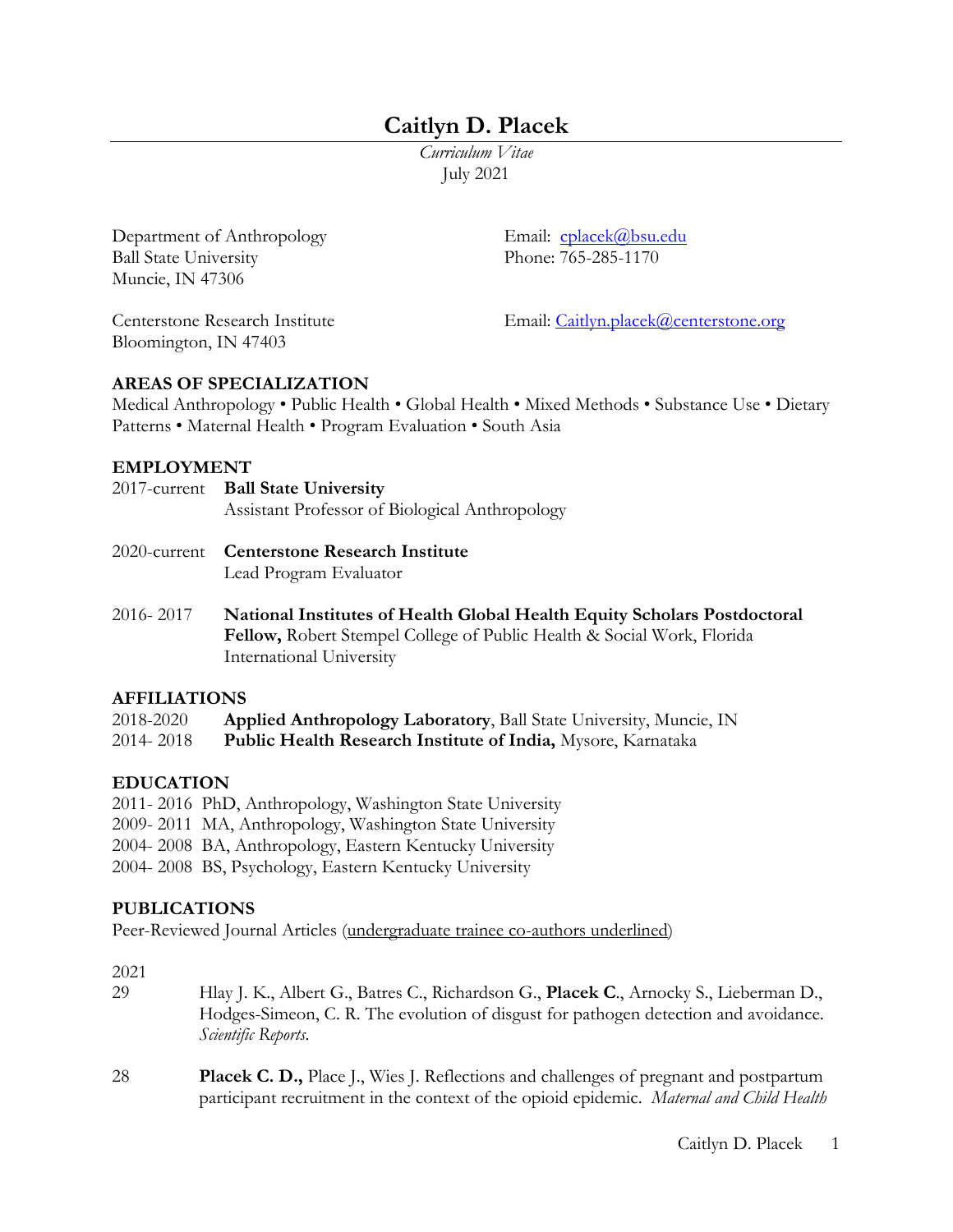*Journal*, 1-5.

| 27   | Placek C. D., Jaykrishna P., Srinivas V., Madhivanan P. M. Pregnancy fasting in<br>Ramadan: Towards a Biocultural Framework. Ecology of Food and Nutrition, 1-25.                                                                                                                                                                                                                                                                                  |
|------|----------------------------------------------------------------------------------------------------------------------------------------------------------------------------------------------------------------------------------------------------------------------------------------------------------------------------------------------------------------------------------------------------------------------------------------------------|
| 26   | Urassa M., Lawson D., Wamoyi J., Gurmu E., Gibson M., Madhivanan P., Placek C.<br>Cross-cultural research must prioritize equitable collaboration. Nature Human Behavior,<br>5(6), 668-671 https://doi.org/10.1038/s41562-021-01076-x.                                                                                                                                                                                                             |
| 25   | Placek C. D., Magnan R. E., Srinivas V., Jaykrishna P., Ravi K., Khan A.,<br>Madhivanan P., Hagen E. H. The impact of information about tobacco-related<br>reproductive vs. general health risks on South Indian women's tobacco use decisions.<br>Evolutionary Human Sciences, 1-52. doi:10.1017/ehs.2020.61                                                                                                                                      |
| 2020 |                                                                                                                                                                                                                                                                                                                                                                                                                                                    |
| 24   | Richardson G., Placek C. D., Srinivas V., Jayakrishna P., Quinlan R., Madhivanan<br>P. Environmental Stress and Life History Strategy Development in Rural and Peri<br>Urban South India. Evolution and Human Behavior.                                                                                                                                                                                                                            |
| 23   | Coudray M., Degarege A., Khan A., Ravi K., Srinivas V., Klausner J., Madhivanan<br>P. Placek C. D*. Partner age difference and sociodemographic correlates of Herpes<br>Simplex Virus Type 2 (HSV-2) seropositivity: a community based study in South<br>India, Indian Journal of Sexually Transmitted Diseases.                                                                                                                                   |
| 2019 |                                                                                                                                                                                                                                                                                                                                                                                                                                                    |
| 22   | Peguero H., Stephens D., Placek C. D., Madhivanan P. "Even an HIV infected<br>person can live 100 years": Perceptions of HIV among Hijras in Mysore, India, Journal<br>of Global Health.                                                                                                                                                                                                                                                           |
| 21   | Placek C. D., Srinivas, V., Jayakrishna, P., Madhivanan, P. Mixed-methods, rapport-<br>building, and repeated measures in substance use research: Implications for informant<br>accuracy, Field Methods, 31(4).                                                                                                                                                                                                                                    |
| 20   | Placek C. D., Roulette C., Hudanick, N., Ravi K, Khan A, Srinivas V, Jayakrishna<br>P, Madhivanan P. Exploring biocultural models of chewing tobacco and paan among<br>reproductive-aged women: Self-medication, protection, or gender equality? American<br>Journal of Human Biology, e23281.                                                                                                                                                     |
| 19   | Lang M., Purzycki B., Apicella C., Atkinson Q., Bolyanatz A., Cohen E., Kundtová<br>Klocová E., Handley C., Lesorogol C., Mathew S., McNamara R., Moya C., Placek C.,<br>Soler M., Vardy T., Weigel J., Willard A., Xygalatas D., Norenzayan A., & Henrich J.<br>Powerful Gods and Large-Scale Cooperation: A Study of Impersonal Prosociality<br>across 15 Societies, Proceedings of the Royal Society: Biological Sciences, 286(1898), 20190202. |
| 18   | Placek C. D., Nishimura, H., Hudanick, N., Stephens, D., Madhivanan, P.<br>Reframing HIV stigma & fear: Considerations from social-ecological and evolutionary<br>theories of reproduction, Human Nature, 30(1), 1-22.                                                                                                                                                                                                                             |
|      |                                                                                                                                                                                                                                                                                                                                                                                                                                                    |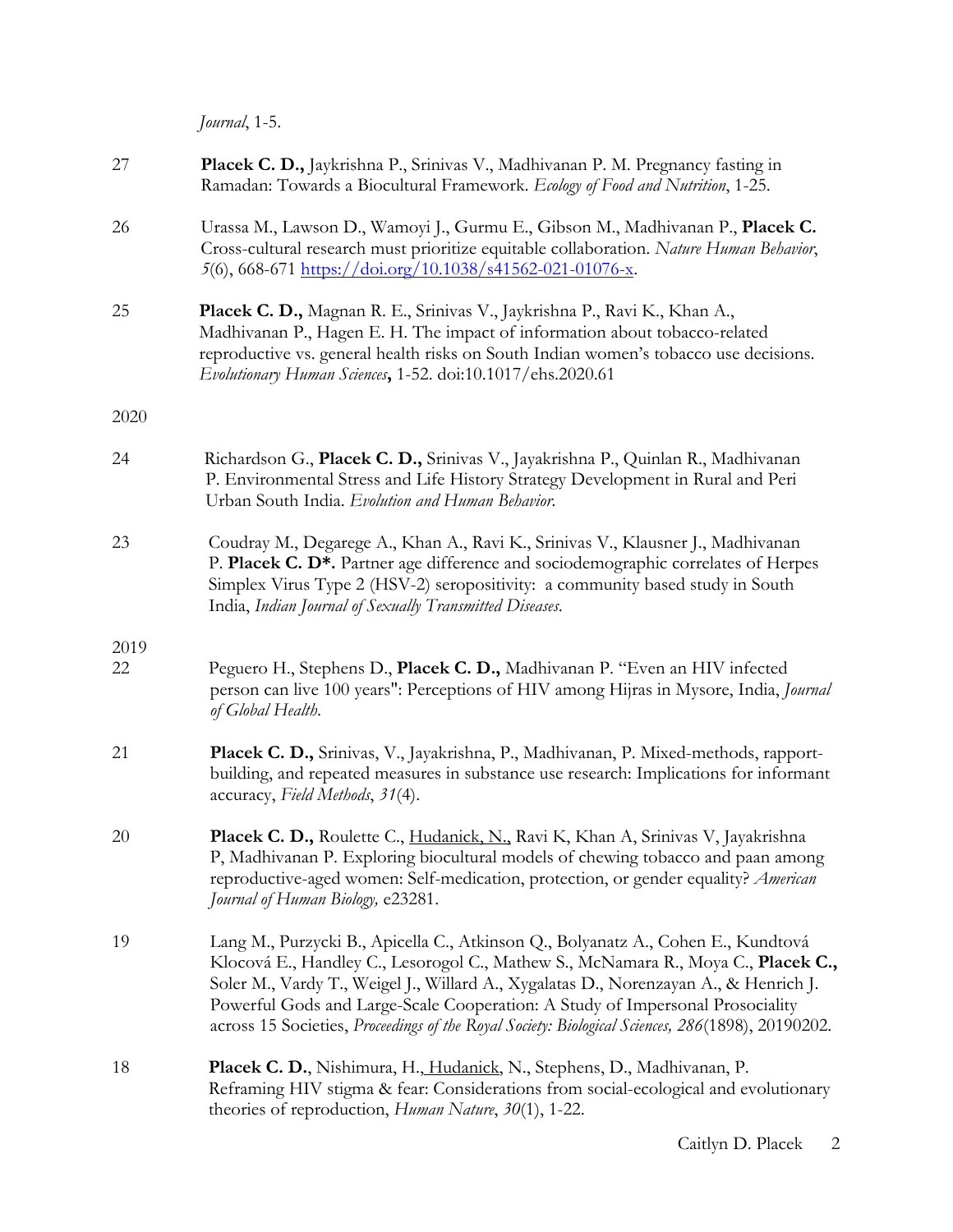| 2018<br>17 | Bhaumik S, Placek C. D., Kochumoni R, Lekha TR, Dorairaj Prabhakaran, Brian<br>Hitsma, Mark D Huffman, S Harikrishnan, Shifalika Goenka. Tobacco Cessation<br>Among Acute Coronary Syndrome Patients in Kerala, India: A Qualitative Analysis of<br>Patient and Provider Perspectives, Qualitative Health Research, 29(8), 1145-1160.                                                                                                                                                                                                         |
|------------|-----------------------------------------------------------------------------------------------------------------------------------------------------------------------------------------------------------------------------------------------------------------------------------------------------------------------------------------------------------------------------------------------------------------------------------------------------------------------------------------------------------------------------------------------|
| 16         | Krupp, K., Placek C. D., Wilcox, M., Ravi, K., Srinivas, V., Arun, A., & Madhivanan,<br>P. Financial decision making power is associated with moderate to severe anemia: A<br>prospective cohort study among pregnant women in rural South India. Midwifery, 61,<br>$15 - 21.$                                                                                                                                                                                                                                                                |
| 2017       |                                                                                                                                                                                                                                                                                                                                                                                                                                                                                                                                               |
| 15         | Placek C. D., Madhivanan, P., & Hagen, E. H. Innate food aversions and culturally<br>transmitted food taboos in pregnant women in rural southwest India: Separate systems<br>to protect the fetus? Evolution and Human Behavior, 38(6), 714-728.                                                                                                                                                                                                                                                                                              |
| 14         | <b>Placek C. D.</b> A test of four evolutionary hypotheses of pregnancy food cravings:<br>Evidence for the social bargaining model. Royal Society Open Science, 4(10), 170243.                                                                                                                                                                                                                                                                                                                                                                |
| 13         | Placek C. D. Ethnomedical and Sociocultural Factors of Pica Substances in Rural<br>South India. Ecology of Food and Nutrition, 1-18.                                                                                                                                                                                                                                                                                                                                                                                                          |
| 12         | McGuire, M. K., Meehan, McGuire, M., Williams, J., Foster, J., Sellen, D., Kamau-<br>Mbuthia, E., Kamundia, E., Moore, S., Kvist, L., Otoo, G., Brooker, S., Price, W.,<br>Placek C., Lackey, K., Robertson, B., Manzano, S., Rodriguez Gomez, J., Pareja. R., &<br>Lars Bode, L. What's normal? Oligosaccharide concentrations in milk produced by<br>healthy women vary geographically and are related to secretor status, maternal body<br>weight, and time postpartum. The American Journal for Clinical Nutrition 105(5), 1086-<br>1100. |
| 11         | Kojima, N., Krupp, K., Ravi, K., Jaykrishna, P., Leonardson-Placek C., Siddhaiah,<br>A., Bristow, C., Arun, A., Klausner, J., Madhivanan, P. Implementing and Sustaining a<br>Free Mobile Medical Clinic for Prenatal Care and STI Prevention in Pregnant Women<br>in Mysore, India. BMC Infectious Diseases, 17(1), 189.                                                                                                                                                                                                                     |
| 10         | Placek C. D., & P. Madhivanan. Exploring the perceptions of pregnancy loss between<br>two populations of South Indian women. Public Health 148, 9-12.                                                                                                                                                                                                                                                                                                                                                                                         |
| 2015       |                                                                                                                                                                                                                                                                                                                                                                                                                                                                                                                                               |
| 9          | <b>Placek C. D.</b> & Hagen, E.H. Fetal protection: The roles of social learning and innate<br>food aversions in South India. Human Nature, 26(3), 255-276.                                                                                                                                                                                                                                                                                                                                                                                   |
| 8          | Council, S. K., & Placek C. D. Cultural change and explicit anti-fat attitudes in a<br>developing nation: A case study in rural Dominica. Social Medicine, 9(1), 11-21.                                                                                                                                                                                                                                                                                                                                                                       |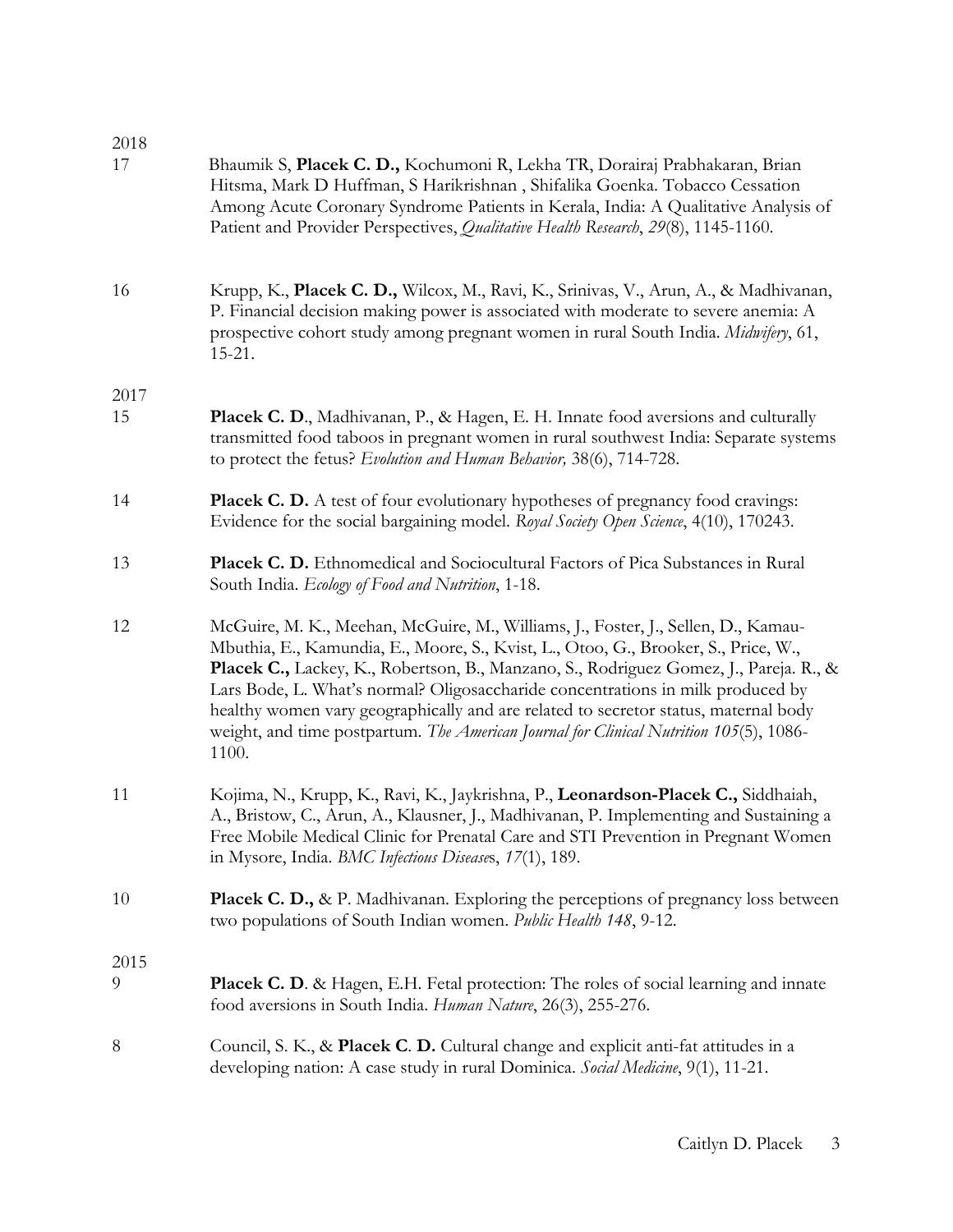7 Council, S. K., & **Placek C. D.** Cambios culturales y actitudes estigmatizantes hacia el sobrepeso en una nación en desarrollo: estudio de caso en Dominica rural/Cultural change and explicit anti-fat attitudes in a developing nation: A case study in rural Dominica. *Medicina Social*, 9(1), 29-41.

2013

6 **Placek C. D**. & Hagen, E.H. A test of three hypotheses of pica and amylophagy among pregnant women in Tamil Nadu, India. *American Journal of Human Biology,* 25:803-813.

### 2012

5 **Placek C. D.** & Quinlan, R.J. Adolescent fertility and risky environments: A population-level perspective across the lifespan. *Proceedings of the Royal Society B: Biological Sciences,* 279:4003-4008.

## **Encyclopedia Entries**

#### 2020

| <b>Placek C. D.</b> Margie Profet. In T.K. Shackelford, V.A. Weekes-Shackelford (eds.), |
|-----------------------------------------------------------------------------------------|
| Encyclopedia of Evolutionary Psychological Science.                                     |

### 2018

3 **Placek C. D**. Food Cravings and Aversions. In T.K. Shackelford, V.A. Weekes-Shackelford (eds.), *Encyclopedia of Evolutionary Psychological Science*.

## **Book Reviews:**

- 2020 2 Scheets D. M. and **Placek, C. D.** Rethinking Diabetes: Entanglements with Trauma, Poverty, and HIV Emily Mendenhall. Ithaca, New York: Cornell University Press, 2019. *Anthropology & Medicine*.
- 2013
- 1 **Placek C. D.** and J. W. Roulette. Fetal/fatal knowledge: New reproductive technologies and family-building strategies in India, by Sunil Khanna. *Anthropology & Medicine,* 20:206-207.

## **GRANTS AND FELLOWSHIPS**

- 2020-2021 ASPIRE Junior Faculty Award, Ball State University, "Life Histories & Mind-Body Treatments for Opioid Addicted Women: A Case Study in India," competitive, **\$15,000** (PI: Caitlyn Placek)
- 2019-2020 U.S. Department of State: "Afghan Faculty Forum for Enrichment, Collaboration And Training (AFFECT)," **\$268,000** (PI: David Roof; co-investigator: Caitlyn Placek; role: Lead Research Specialist)
- 2018-2019 Indiana CTSI Community Health Partnerships Trailblazer Award, "Multi-Scalar Investigation on Pathways to Health Equity for Maternal Opioid Treatments in Delaware County, Indiana," **\$25,000** (co-PIs: Jean Marie Place, Caitlyn Placek, Jennifer Wies)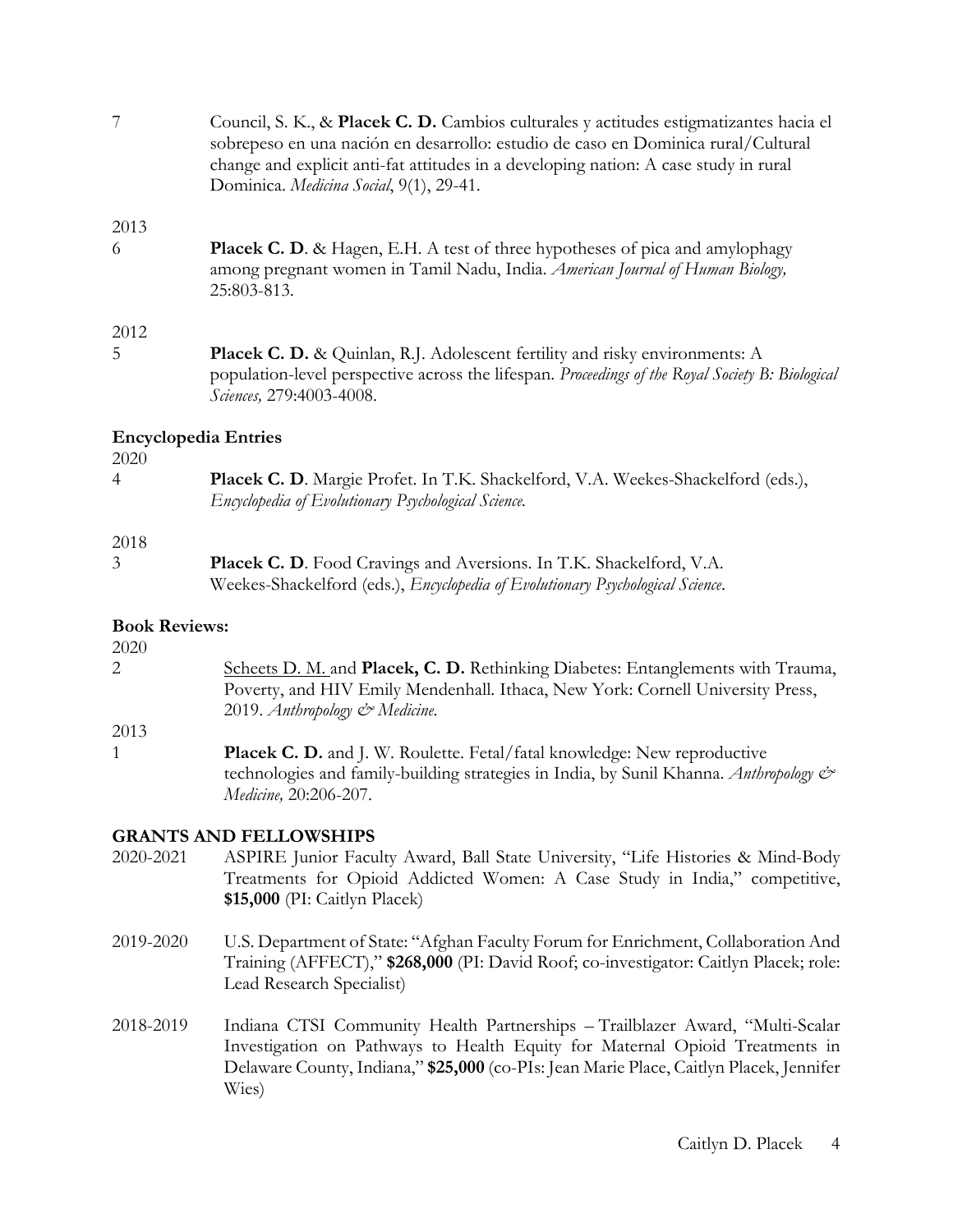| Immersive Learning Provost Grant Award, Ball State University, "Healthy Moms,<br>Healthy Communities: Understanding Perceptions & Evaluating Maternal Opioid<br>Treatment in Muncie," \$10,742.50 (co-PIs: Caitlyn Placek, Jean Marie Place, Jennifer<br>Wies) |
|----------------------------------------------------------------------------------------------------------------------------------------------------------------------------------------------------------------------------------------------------------------|
| Global Health Equity Scholars postdoctoral fellowship, National Institutes of Health,<br>competitive, \$20,000.00 (PI: Caitlyn Placek)                                                                                                                         |
| Cultural Evolution of Religion Research Consortium (CERC) subaward, \$10,000 (PI:<br>Edward Slingerland; role: contractor in south India)                                                                                                                      |
| WSU Mini-Grant, \$5,000.00, (PI: Edward Hagen, Co-PI: Caitlyn Placek)                                                                                                                                                                                          |
| WSU CAS Meyer Award, \$5,000.00 (PI: Edward Hagen, Co-PI: Caitlyn Placek)                                                                                                                                                                                      |
| National Science Foundation REG Grant recipient for M.A. research conducted in<br>the Commonwealth of Dominica, \$5,000.00, (PI: Robert Quinlan, Co-I: Caitlyn<br>Placek)                                                                                      |
|                                                                                                                                                                                                                                                                |

### **INVITED TALKS AND PANELS**

| 2020 | Caitlyn D. Placek, Barriers to treatment for opioid-addicted mothers, Delaware<br>County Addiction Panel, Muncie, IN, February 2020.                                                                                 |  |
|------|----------------------------------------------------------------------------------------------------------------------------------------------------------------------------------------------------------------------|--|
| 2019 | Caitlyn D. Placek, Evolutionary functions of fasting, Max Planck Institute of<br>Evolutionary Anthropology, Leipzig, Germany, August, 2019.                                                                          |  |
|      | Caitlyn D. Placek, Biocultural approaches to dietary preferences in pregnancy,<br>Food Sciences & Nutrition Department, University of Mysore, Mysore, India,<br>August, 2019.                                        |  |
|      | Caitlyn D. Placek, Applying Tinbergen's model to fasting in humans, WSU<br>Vancouver Biological Anthropology Lab, Vancouver, WA, March 22, 2019.                                                                     |  |
| 2018 | Caitlyn D. Placek. Addiction Panel, IDEA Conference, Muncie, Indiana, March<br>2019.                                                                                                                                 |  |
|      | Caitlyn D. Placek. Experience with Health Workers in India. Invited talk for<br>Project RISE at the University of Austin, Texas, March 2018.                                                                         |  |
|      | Caitlyn D. Placek. Jenu Kurubas & Mixed-Caste Peri-Urbanites of Karnataka,<br>India. Invited talk for Evolution, Variation, and Ontogeny of Learning Laboratory at<br>the University of Austin Texas, February 2018. |  |
| 2017 |                                                                                                                                                                                                                      |  |
|      | Caitlyn D. Placek, Medical Anthropology Panel, Ball State University, November,<br>2017                                                                                                                              |  |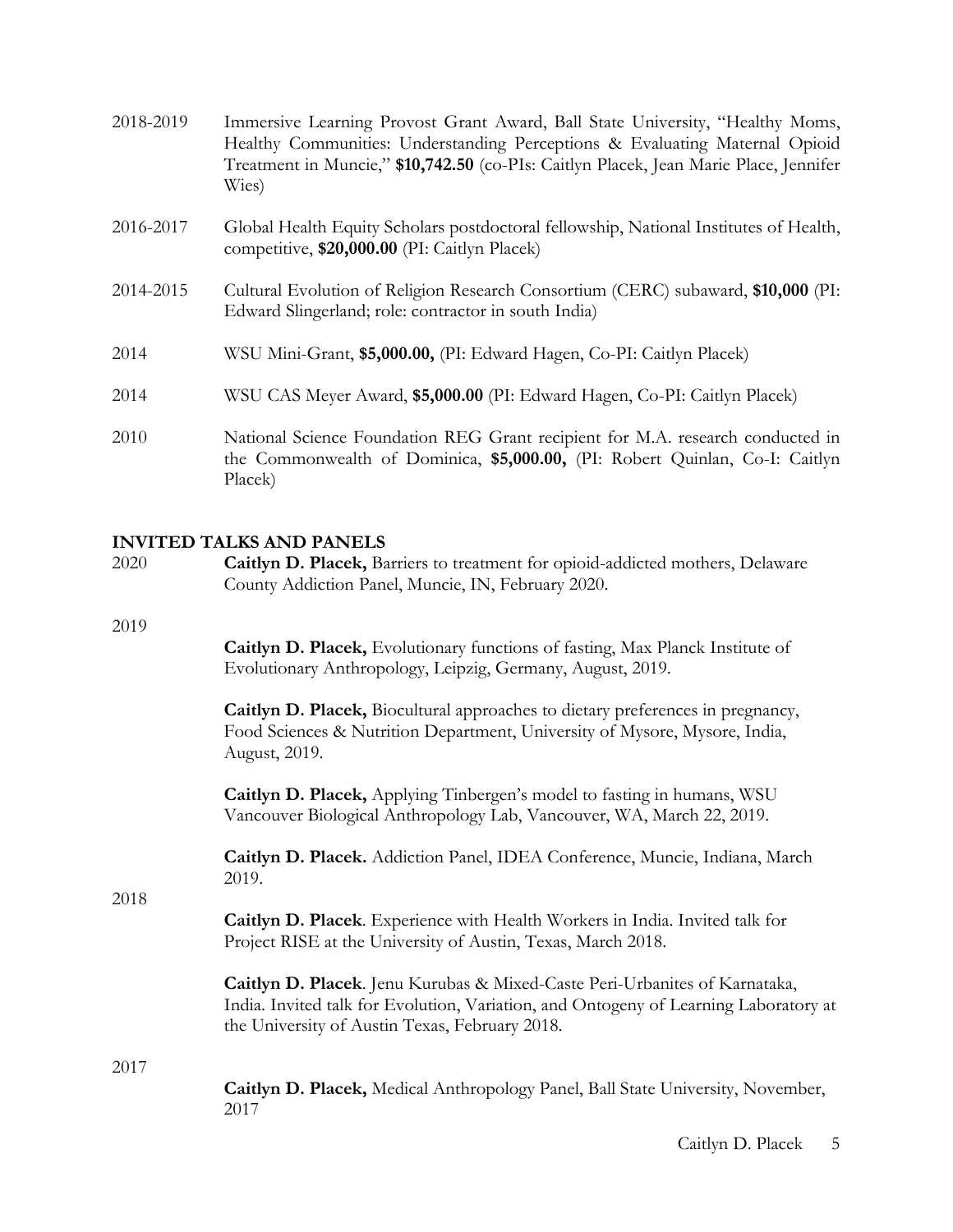**Caitlyn D. Placek.** Beyond pickles and ice cream: A biocultural investigation of pregnancy diet in South India. Invited talk for the Florida International University Study Abroad, Mysore, India, 2017.

**Caitlyn D. Placek**. Religion and Prosociality in Mysore, India. Invited talk at the annual meeting For the Cultural Evolution of Religion Consortium, Harvard University, Cambridge, MA, 2017.

2015

**Caitlyn D. Placek.** Public Health Research Institute of India, Mysore, India: Talk entitled, "Dietary Shifts in Pregnancy: Evidence from South India."

 **Caitlyn D. Placek.** Science Ashram, Mysore, India: Taught an introduction to anthropology lecture to children from Mysore. Children learned about ethnocentrism and cultural relativism.

### **PRESENTATIONS/PUBLISHED ABSTRACTS**

(undergraduate trainee co-authors underlined)

| 2021 | Placek, Caitlyn. "Cultural and Ecological Functions of Pregnancy Fasting." Annual<br>Meeting of the Society for Anthropological Sciences (virtual), March 2021.                                                                                                                                                      |
|------|----------------------------------------------------------------------------------------------------------------------------------------------------------------------------------------------------------------------------------------------------------------------------------------------------------------------|
|      | Placek, Caitlyn. "Cultural and Ecological Dimensions of Fasting in Pregnancy."<br>Annual Meetings of the Indiana Academy of Sciences (virtual), March 2021.                                                                                                                                                          |
| 2020 | Kendall Brophy, Jennifer Wies, Jean Marie Place, and Caitlyn Placek, "Perinatal<br>Opioid Users' Perceptions of Healthcare Providers and Their Influence on<br>Treatment," Society for Applied Anthropology, (canceled due to COVID-19).                                                                             |
|      | Caitlyn. D Placek, "Religious fasting: an adaptive response to resource scarcity or<br>pathogen threat?" Poster for American Association of Physical Anthropologists, Los<br>Angeles, CA, April 2020 (published, but canceled due to COVID-19).                                                                      |
|      | Jean Marie Place, Jennifer Wies, Caitlyn Placek, "The "Healthy Moms, Healthy<br>Communities" Immersive Learning Project: Conducting Qualitative Interviews to<br>Inform a Photo Voice Intervention in an Undergraduate Health Promotion Planning<br>and Anthropology Course", SOPHE, Atlanta, Georgia. (March 2020). |
| 2019 |                                                                                                                                                                                                                                                                                                                      |
|      | Caitlyn D. Placek, Jennifer Wies, Jean Marie Place. Using Biocultural Anthropology<br>and Public Health Models to Frame Opioid Use during Reproduction, Paper<br>presented at the American Anthropological Association, Vancouver, B.C.,<br>November 2019.                                                           |
|      | Caitlyn D. Placek and Kristen Syme, Choosing to fast rather than feast: Does<br>behavioral immunity, signaling, or performance enhancement explain deliberate                                                                                                                                                        |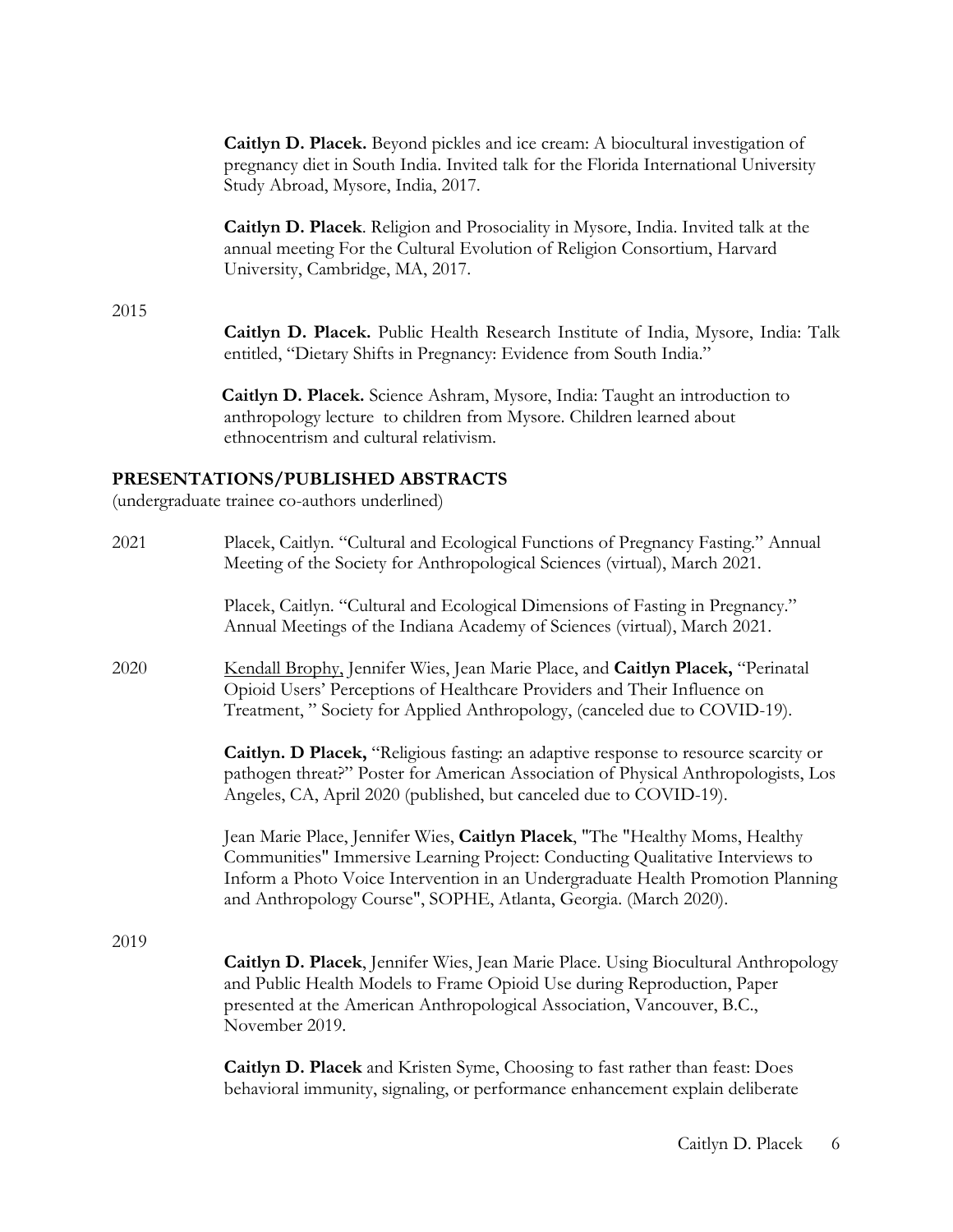fasting in the ethnographic record? Poster presented at the International Society for Evolutionary Medicine and Public Health, August, 2019, Zurich, Switzerland.

George Richardson and **Caitlyn D. Placek**, Environmental Stress and Human Life History Strategy Development in Rural and Peri-Urban South India. Paper presented at the Human Behavior and Evolution Society, May 2019, Boston, MA, USA.

Moser, C., Lee-Rubin, H., Infant-Directed Vocalization Collaboration, Brainbridge, C. M., Atwood, S., Krasnow, M. M., Mehr, S. A. (May 2019). Acoustical regularities in infant-directed vocalizations worldwide. Poster presented at the 177th Meeting of The Acoustical Society of America, Louisville, KY, USA.

**Caitlyn D. Placek,** An ethological investigation of the evolutionary causes and consequences of fasting in humans. Poster presented at the American Association of Physical Anthropologists, Cleveland, Ohio, March 2019.

Bre Myers and **Caitlyn D. Placek,** Exploring adaptive functions of geophagy across non-human primates: Considering the role of sexual selection. Poster presented at the American Association of Physical Anthropologists, Cleveland, Ohio, March 2019 (**undergraduate student presentation**).

Shelbie Hathaway and **Caitlyn D. Placek,** Recruiting Pregnant Opioid Users in the Midwest: Challenges and Future Directions. Paper presented at the Society for Anthropological Sciences, Portland, Oregon, March 2019 (**undergraduate student presentation**).

Natalie Hudanick and **Caitlyn D. Placek,** Combating Food Insecurity with Regional Programs. Poster presented at the Society for Anthropological Sciences, Portland, Oregon, March 2019. (**undergraduate student presentation**).

**Caitlyn D. Placek**, Vijaya Srinivasa, Poornima Jayakrishna, Purnima Madhivanan. Mixed-methods, rapport-building, and repeated measures in substance use research: Implications for informant accuracy. Paper presented at the Society for Anthropological Sciences, Portland, Oregon, March 2019.

**Caitlyn Placek,** Vijaya Srinivas, Kavitha Ravi, Poornima Jayakrishna, Purnima Madhivanan . Examining the Role of Women's Empowerment and Socially-Acquired Food Norms in Predicting Anemia Status Among Reproductive-Aged Women in South India. Poster presented at the Consortium of Universities for Global Health, Chicago, IL, March 2019.

Erika Luna, Savitha Gowda, Ambika Yathi, **Caitlyn D. Placek,** and Purnima Madhivanan. The Impact of Maternal HIV Stigma and Social Support on Child Health and Wellbeing: Perceptions Among HIV-positive Mothers in Southern India. Poster presented at the Consortium of Universities for Global Health, Chicago, IL, March 2019.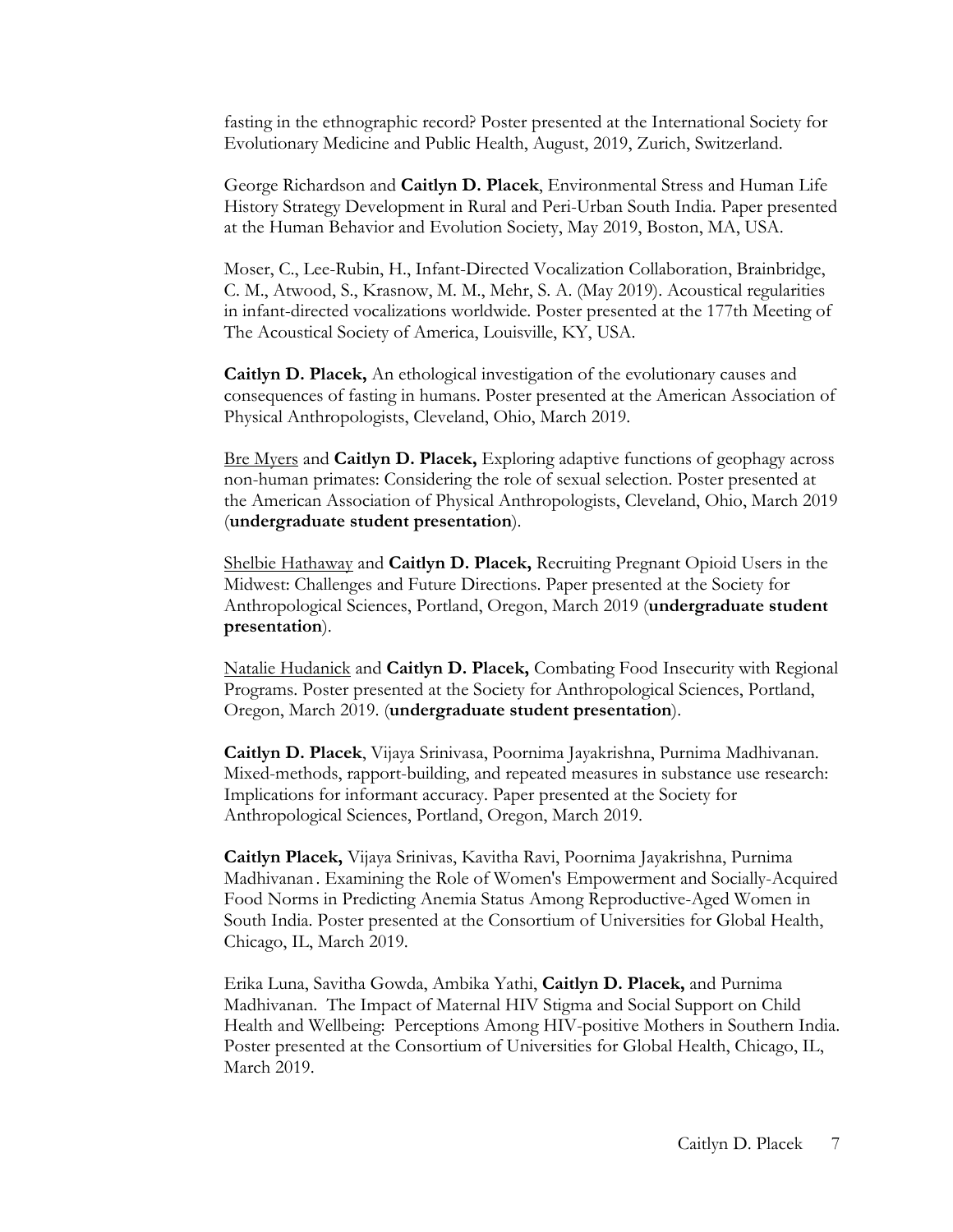|      | Caitlyn D. Placek, Healthy Moms, Healthy Communities, Anthropology Day, Ball<br>State University, February 2019.                                                                                                                                                                                                                                                 |
|------|------------------------------------------------------------------------------------------------------------------------------------------------------------------------------------------------------------------------------------------------------------------------------------------------------------------------------------------------------------------|
|      |                                                                                                                                                                                                                                                                                                                                                                  |
| 2018 | Edward Hagen, Caitlyn Placek. Innate food aversions and culturally transmitted<br>food avoidances in pregnancy: separate systems to protect the fetus? Paper presented<br>at the CBEN 2018 - Cultural Evolution, Antwerp, Netherlands, November 2018.                                                                                                            |
|      | Caitlyn Placek, Vijaya Srinivas, Poornima Jayakrishna, Purnima Madhivanan.<br>Testing the impact of culturally-transmitted dietary norms on hemoglobin levels<br>during critical developmental periods. Paper presented at the American Association<br>for Physical Anthropologists, Austin, TX, April 2018.                                                     |
|      | Caitlyn D. Placek, Kavitha Ravi, Rashmi P., Poornima Jayakrishna, and Purnima<br>Madhivanan. Cultural Norms of Substance Use in Association with Evolutionary<br>Theories of Development: A Qualitative Investigation Among the Jenu Kurubas of<br>South India. Paper presented at the Society for Cross-Cultural Research, Las Vegas,<br>Nevada, February 2018. |
|      |                                                                                                                                                                                                                                                                                                                                                                  |
| 2017 | Caitlyn D. Placek, Poornima Jayakrishna, Kavitha Ravi, Purnima Madhivanan,<br>Vijaya Srinivas. A biocultural approach to gender differences in "drug" use among<br>the Jenu Kurubas of South India. Paper presented at the Annual Meetings for the<br>American Anthropological Association, Washington, D. C., December 2017.                                    |
|      | Caitlyn D. Placek, Vijaya Srinivas, Poornima Jayakrishna, Rashmi P., Fazila Begum,<br>Purnima Madhivanan. The benefits and barriers to iron-deficiency anemia education<br>among Jenu Kuruba adolescent girls. Paper presented at the Women's Leadership and<br>Empowerment Conference, Bangkok, Thailand, March 2017.                                           |
|      | Poornima Jayakrishna, Shruthi Kashyap, Nagalambika Ningaiah, Satyanarayana,<br>Caitlyn D. Placek, Karl Krupp, Purnima Madhivanan. Empowering Community<br>Women as new leaders in health promotion among tribal women in Mysore District,<br>Karnataka, India, poster, Women's Leadership and Empowerment Conference,<br>Bangkok, Thailand, March 2017.          |
|      |                                                                                                                                                                                                                                                                                                                                                                  |
| 2016 | <b>Caitlyn D. Placek:</b> Ethnomedical and Sociocultural Factors of Pica Substances in<br>Rural South India. National Seminar on Food Cultures of India, podium, Tezpur<br>University, Assam, India, December 2016.                                                                                                                                              |
|      | Curry M, Guynes K, Perez K, Prosser L, Collins J, Leonardson-Placek C, Meehan<br>CL. Who cares for children? A cross-cultural investigation of child-holding, poster,<br>Showcase for Washington State University, Undergraduate Research and Creative<br>Activities. Pullman WA.                                                                                |
|      | Harris S, Baggette C, Leonardson-Placek C, Flores K, Meehan CL<br>Cross-cultural analysis of early infant breastfeeding practices. Showcase for                                                                                                                                                                                                                  |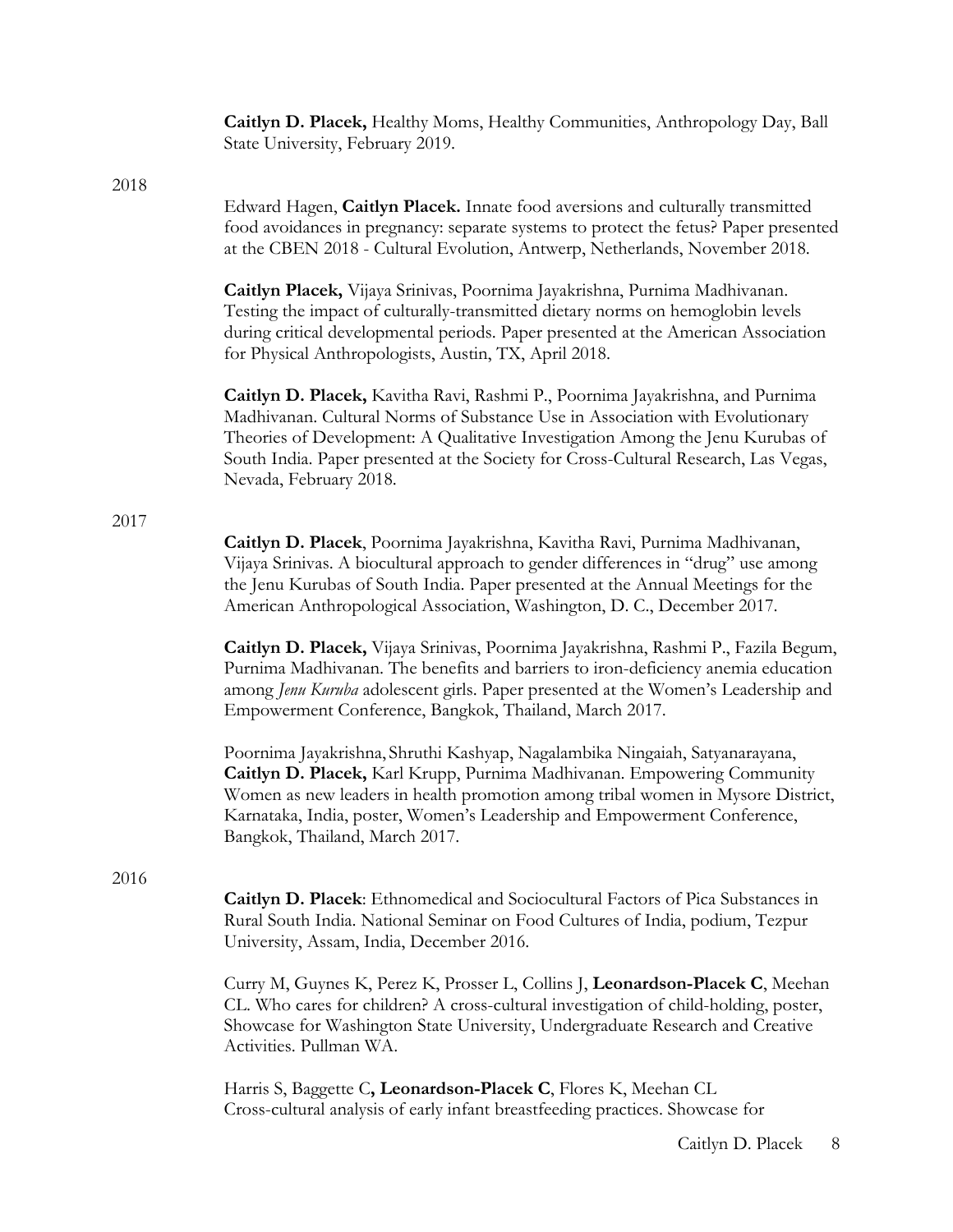|      | Washington State University, Undergraduate Research and Creative Activities.<br>Pullman WA                                                                                                                                                                                         |
|------|------------------------------------------------------------------------------------------------------------------------------------------------------------------------------------------------------------------------------------------------------------------------------------|
|      | Caitlyn D. Placek and Edward Hagen. Cultural transmission of pregnancy dietary<br>avoidances, American Journal of Human Biology 28 (2), 291-291.                                                                                                                                   |
|      | Caitlyn D. Placek and Edward Hagen: Cultural transmission of pregnancy dietary<br>avoidances. The Society for Cross-Cultural Research, Portland, Oregon, February<br>2016.                                                                                                         |
|      | Caitlyn D. Placek, Katherine Flores, Michelle McGuire, and Courtney Meehan: A<br>cultural investigation of breast milk and breastfeeding practices among rural and<br>urban Sidama women in Ethiopia. The Society for Cross-Cultural Research,<br>Portland, Oregon, February 2016. |
| 2015 | Caitlyn D. Placek and Edward Hagen. Fetal Protection: The Roles of Social<br>Learning and Innate Food Aversions in South India. The International Society for<br>Evolution, Medicine, & Public Health Inaugural Meeting, Tempe, Arizona; March<br>2015.                            |
| 2014 | Caitlyn D. Placek and Edward H. Hagen. A test of three hypotheses of pica and<br>amylophagy among pregnant women in Tamil Nadu, India, American Journal Of<br>Physical Anthropology 153, 209-209                                                                                   |
|      | <b>Caitlyn D. Placek</b> and Edward Hagen. A Test of Three Hypotheses of Pica and<br>Amylophagy Among Pregnant Women in Tamil Nadu, India. American Association<br>of Physical Anthropologists, Annual Meeting, Calgary, Alberta, Canada; April 2014.                              |
|      | Caitlyn D. Placek and Edward Hagen. Investigating New Hypotheses of Aversions<br>and Cravings Among Pregnant Women in South India. Paper Presentation at The<br>Annual Meeting for Society for Anthropological Sciences, Albuquerque, New<br>Mexico, March 2014.                   |
|      | <b>Caitlyn D. Placek</b> and Edward Hagen. A Test of Three Hypotheses of Pica and<br>Amylophagy Among Pregnant Women in Tamil Nadu, India. Paper Presentation at<br>The Wiley Research Exposition, Pullman, WA, February 2014.                                                     |
| 2013 | Caitlyn D. Placek. Pica as an Adaptation: Investigations of a Potential Mechanism<br>to Buffer Immunological Stress During Pregnancy. Paper Presentation At The<br>Annual Meeting For Society For Anthropological Sciences, Mobile, Al, February<br>2013.                          |
|      | Caitlyn D. Placek and Robert J. Quinlan. Adolescent Fertility And Risky<br>Environments: A Population-Level Perspective Across The Lifespan. Poster<br>presentation at the Wiley Research Exposition, Pullman, WA, February 2013.                                                  |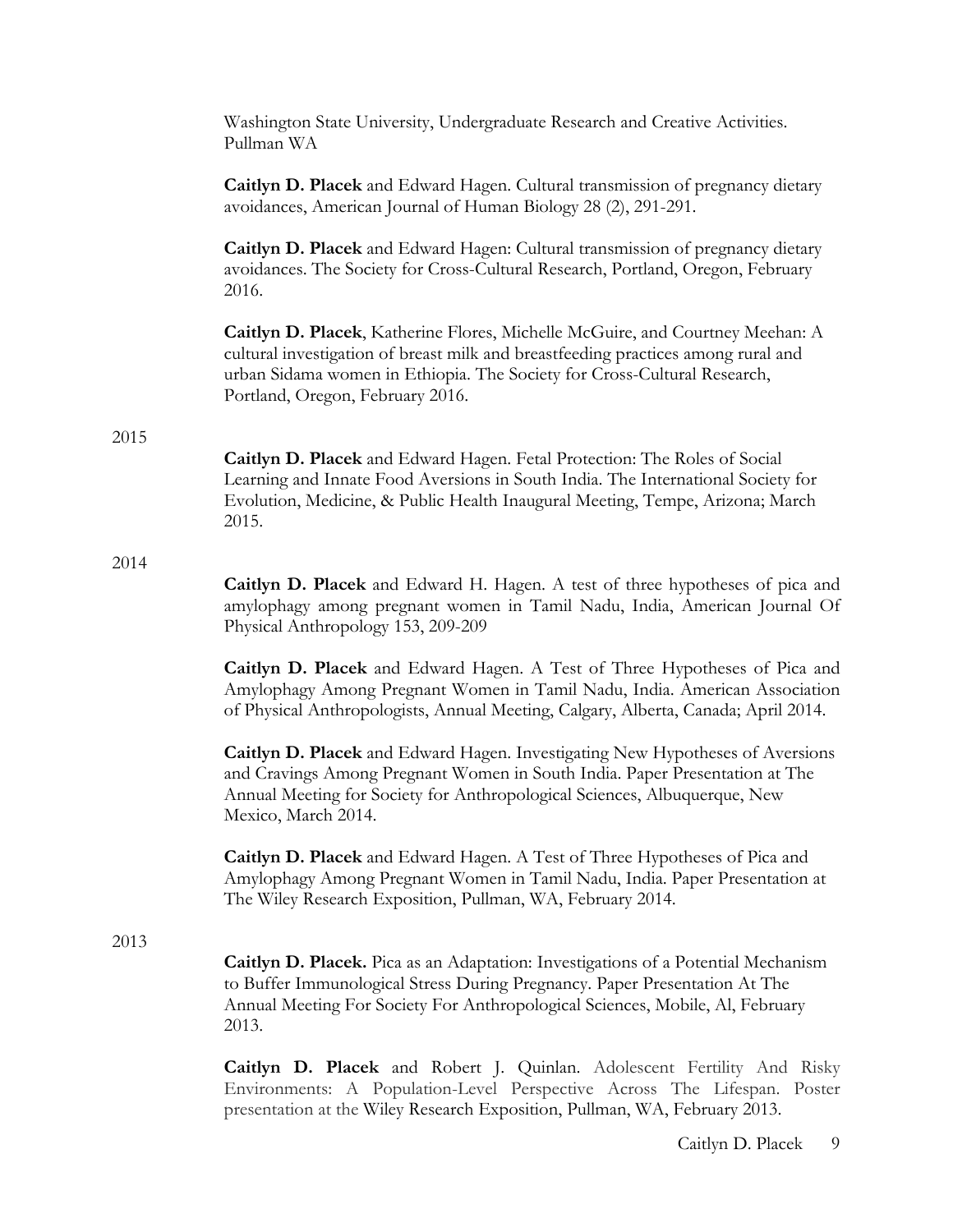2012 **Caitlyn D. Placek** and Robert J. Quinlan. Adolescent Fertility And Risky Environments: A Population-Level Perspective Across The Lifespan. Poster presentation at the Annual Meeting for American Anthropological Association, San Francisco, CA, November 2012.

> **Caitlyn D. Placek** and Robert J. Quinlan. Environmental Risk and Adolescent Fertility in Africa and the Caribbean. Paper presentation at the Annual Meeting for Society for Anthropological Sciences, Las Vegas, NV, February 2012.

> **Caitlyn D. Placek** and Robert J. Quinlan. Environmental Risk and Adolescent Fertility in Africa and the Caribbean. Paper presentation at the Wiley Research Exposition, Pullman, WA, February 2012.

#### 2011

**Caitlyn D. Placek.** Evidence of Cooperation Among Religious Adolescents in a Rural Caribbean Community. Invited paper presentation at the Annual Meeting of the American Anthropological Association. Montreal, Canada, November 2011.

#### 2010

**Caitlyn D. Placek.** Religion and Cooperation in a Rural Caribbean Community. Wiley Research Exposition, Pullman, WA, November 2010.

**Caitlyn D. Placek.** Religion and Cooperation in a Rural Caribbean Community. Annual Meeting of the AAA, New Orleans, LA, November 2010.

#### **SYMPOSIUM ORGANIZATION**

2020 American Association of Physical Anthropologists, session co-chair with Kelly Boyer Ontl, "Shifting Gears with Your Research Due to Covid-19," Virtual Panel Discussion, July, 2020 (invited).

> American Association of Physical Anthropologists, session co-chair with Kelly Boyer Ontl, "Guiding and Preparing Students for Disrupted Field Experiences," Virtual Panel Discussion, April, 2020.

2019 American Anthropological Association, session chair: "Anthropologists at the Frontlines of the Opioid Epidemic: Changing the Climate of Care and Policy throughout Canada and the United States," Vancouver, BC, November, 2019.

> Society for Anthropological Sciences, session organizer and chair: "Exploring current solutions to methodological problems in biocultural anthropology," Portland, OR, March 2019.

2012

Society for Cross-Cultural Research, session co-organizer and chair, Las Vegas, NV.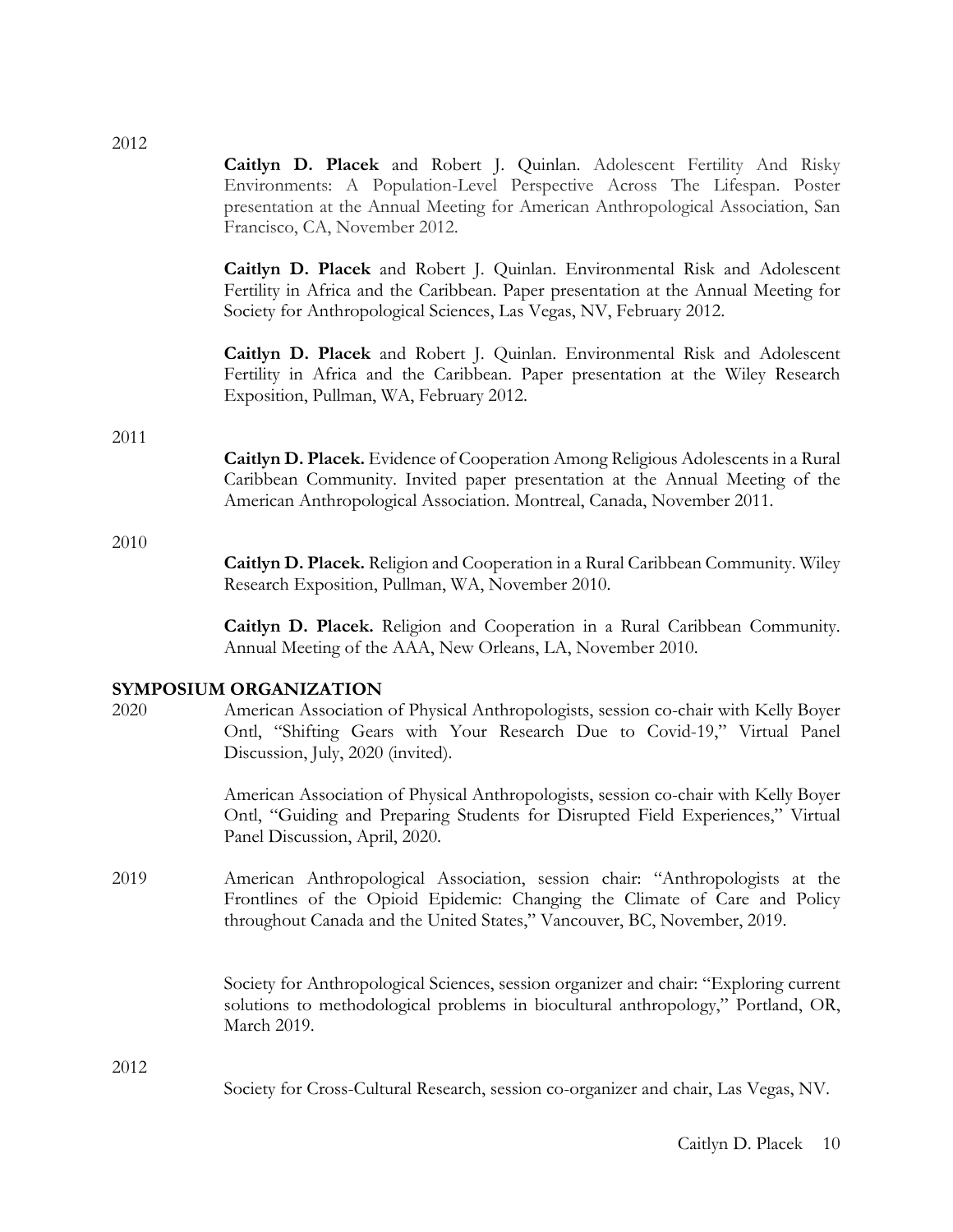#### **CONSULTING**

- 2020 Research Consultant for project AFFECT: "Afghan Faculty Forum for Enrichment, Collaboration And Training, PI: David Roof, Ball State University
- 2018 Consultant for project RISE, PI: Cristine Legare, Funder: Bill & Melinda Gates Foundation; provided expertise on maternal health research in India.

### **TEACHING**

| 2017-2021 | Assistant Professor, Department of Anthropology<br><b>Ball State University</b>                                                                                                                                                                                         |
|-----------|-------------------------------------------------------------------------------------------------------------------------------------------------------------------------------------------------------------------------------------------------------------------------|
|           | Courses taught: Introduction to Biological Anthropology, Introduction to Cultural<br>Anthropology, Human Growth & Development, Culture and Medicine, Human<br>Biological Variation, Life History Theory, Service learning course on maternal opioid<br>use              |
| 2017      | Teaching Assistant, Department of Epidemiology<br>Florida International University Study Abroad Program in Mysore, India<br><b>Course assisted:</b> Introduction to Statistics                                                                                          |
| 2013-2016 | Instructor, Department of Anthropology<br>Ashford University, Clinton, IA<br><b>Course taught:</b> Introduction to Anthropology (online)                                                                                                                                |
| 2011-2016 | Graduate Student Instructor, Department of Anthropology<br>Washington State University, Pullman, WA<br><b>Courses taught:</b> Gender in a Cross-Cultural Perspective (upper-division; lecture)<br>Sex, Evolution, and Human Nature (upper-division; online and lecture) |
| 2008-2010 | Graduate Student Teaching Assistant, Department of Anthropology<br>Washington State University, Pullman, WA<br><b>Courses:</b> Introduction to Anthropology; Sex, Evolution, and Human Nature                                                                           |

## **STUDENT ADVISEES/INTERNS/MENTEES**

Ball State University

|       | Lynn Rollins, Teacher-Scholar mentee                               |
|-------|--------------------------------------------------------------------|
|       | Alexis Grose, PhD Pathways mentee                                  |
|       | Kendall Brophy, Undergraduate intern                               |
|       | Dana Northam, Undergraduate intern                                 |
|       | Kathryn Loving, MA thesis committee member                         |
|       | Katarina Wasley, MA thesis committee member                        |
|       | Lynsey Jarvis, MA thesis committee member                          |
|       | Breeana Myers, Undergraduate thesis mentor                         |
|       | Natalie Hudanick, Undergraduate research assistant & thesis mentor |
|       | Shelbie Hathaway, Undergraduate intern                             |
| GHES  | Smitha Sarma, Feinberg School of Medicine, Northwestern University |
| PHRII | Hector Peguero, Psychology, Florida International University       |
|       |                                                                    |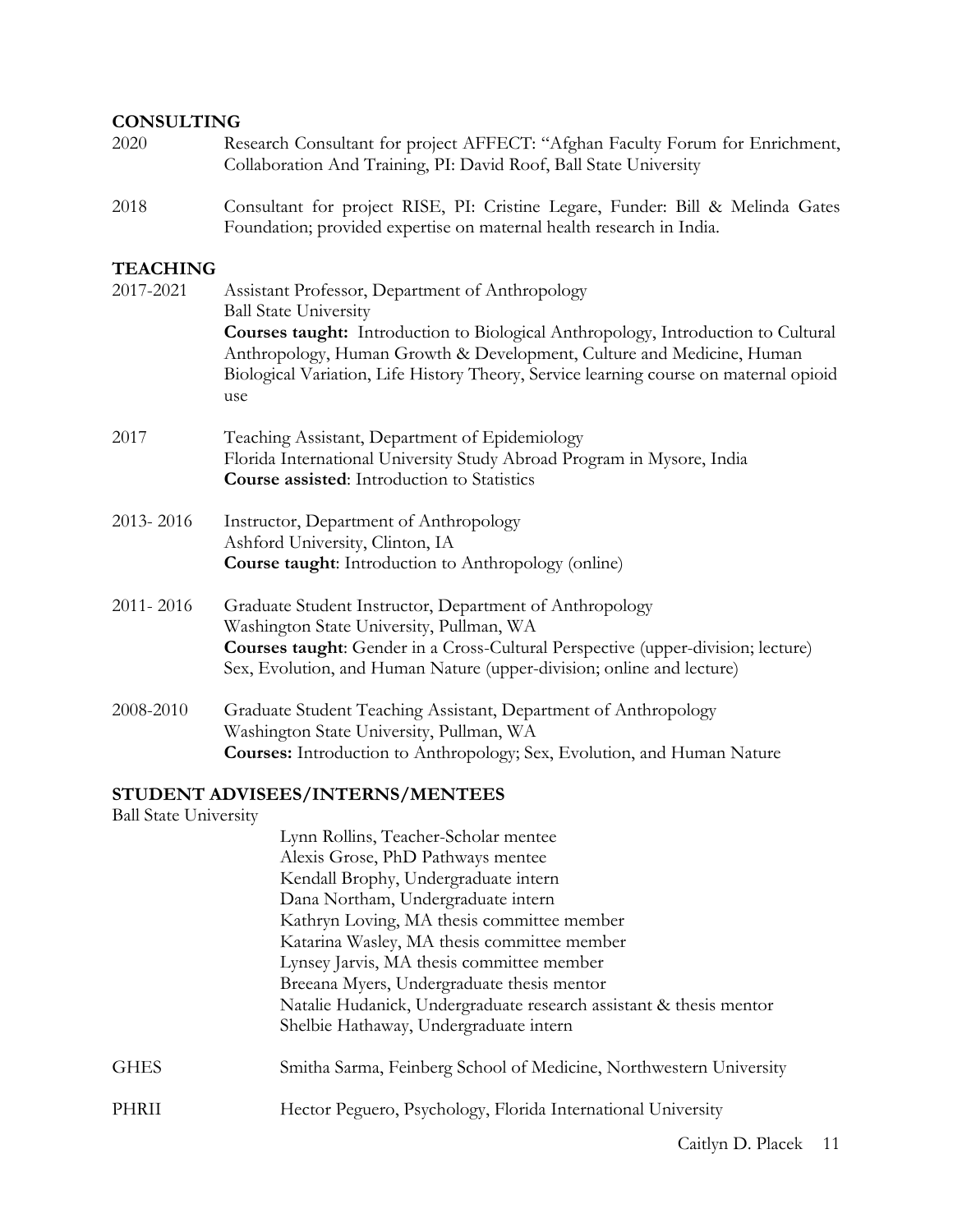Holly Nishimura, Public Health, University of California, Berkeley

#### **PROFESSIONAL DEVELOPMENT**

| 2020      | Indiana University ECHO Clinic, Opioid Use Disorders for the Treatment of OUD<br>in Pregnancy            |
|-----------|----------------------------------------------------------------------------------------------------------|
| 2020      | Online Teaching Bootcamp (refresher), Ball State University                                              |
| 2018-2020 | Active Learning Academy (ALS), Ball State University                                                     |
| 2018      | Women Leaders in Global Health conference, London, UK, November 2018                                     |
| 2017-2018 | Sponsored Projects Administration Faculty Research Fellow, Ball State University                         |
| 2016      | National Institute of Health, Washington, D.C: Fogarty Global Health Fellows<br>Orientation and Training |

### **AWARDS AND HONORS**

| 2019 | <b>BSU Faculty Expert Promotional Coverage</b>                                     |
|------|------------------------------------------------------------------------------------|
| 2018 | BSU Benefacta Day: recognition for attaining external funding (invited)            |
| 2014 | WSU Anthropology Grover Krantz Award, \$500.00                                     |
| 2014 | Society for Anthropological Sciences Student Representative Travel Award, \$500.00 |
| 2013 | Society for Anthropological Sciences Research Travel Award, \$200.00               |
| 2012 | Society for Cross-Cultural Research Travel Award, \$200.00                         |
| 2012 | WSU Anthropology Daugherty Graduate Student Excellence Award, \$500.00             |
| 2012 | Society for Cross-Cultural Research Travel Award, \$200.00                         |

## **LEADERSHIP**

- 2013-2015 Society for Anthropological Sciences, Student Board Member
- 2013-2015 Society for Anthropological Sciences, Graduate Student Representative
- 2011- 2012 Graduate student representative for Counseling and Student Health Advisory Committee (CSHAC)
- 2009- 2011 Anthropology Graduate Organization President

### **PUBLIC OUTREACH**

- 2019 **Artswalk**, "Healthy Moms, Healthy Communities: Understanding Perceptions & Evaluating Maternal Opioid Treatment in Muncie," Presentation of brochures from IL class, Muncie, Indiana, April 2019
- 2019 **Rialzo, Meridian Health Services Gala:** "Healthy Moms, Healthy Communities: Understanding Perceptions & Evaluating Maternal Opioid Treatment in Muncie," Presentation of student art, Muncie, Indiana, April 2019
- 2019 **Immersive Learning Showcase: "**Healthy Moms, Healthy Communities: Understanding Perceptions & Evaluating Maternal Opioid Treatment in Muncie," Ball State University, Muncie, Indiana, April 2019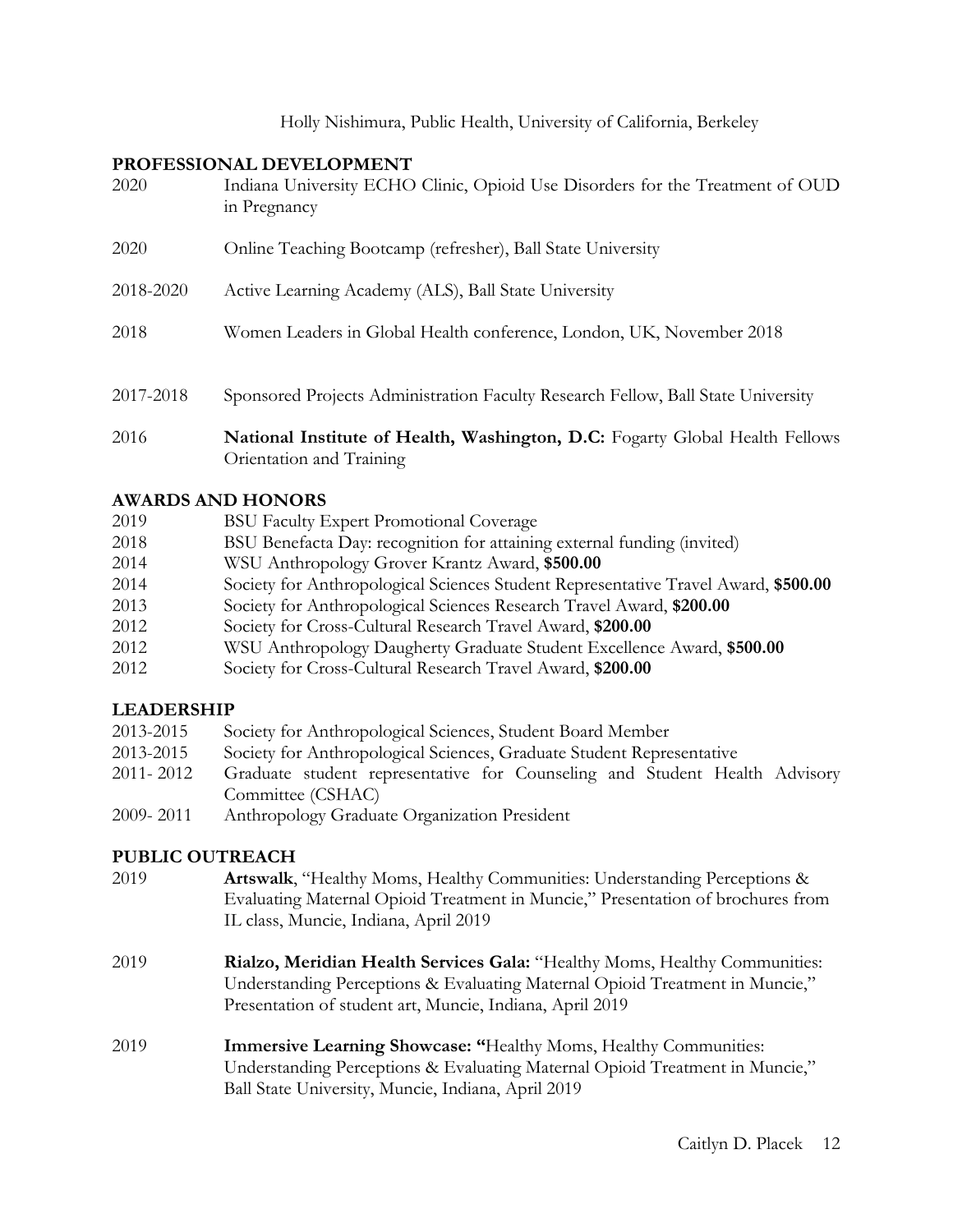2013 **Cougar Quest Camp, Washington State University, Washington:** Organized a program called "Discovering Cultural Diversity." Children (grades 7-12) were taught about the following topics in anthropology: four fields, medical anthropology, religion, and the anthropology of food.

#### **MEDIA AND NEWS**

| 2020 | "Margie Profet stirs things up: Evolutionary biologist hailed a genius then<br>disappears," Cosmos, December 5, 2020.                                                  |
|------|------------------------------------------------------------------------------------------------------------------------------------------------------------------------|
|      | "Caity Placek: Promoting Health For Expecting Mothers," Ball State Magazine,<br>March 2020                                                                             |
| 2019 | "Westfield resident part of Ball State project to help pregnant women with<br>opioid addiction," The Times: Hamilton County's Only Daily Newspaper, March 22,<br>2019. |
|      | "Portland native working on Ball State project about pregnant women with opioid<br>addiction," The Commercial Review, March 2019.                                      |
|      | "BALL STATE UNIVERSITY: Portland resident part of Ball State project to<br>help pregnant women with opioid addiction," Indiana Business Daily, March 2019.             |
|      | "O'Fallon resident part of Ball State project to help pregnant women with opioid<br>addiction," NT News Time, April 2019.                                              |
|      | "Burlington native fighting opioid addiction in Indiana," The Journal Times,<br>April 2019.                                                                            |
|      | "Lynn resident part of Ball State project to help pregnant women with opioid<br>addiction" The News Gazette, March 2019                                                |
|      | Field site photograph on the cover for <i>Human Nature</i> , volume 30, issue 1                                                                                        |
| 2018 | "What is biological anthropology?" Video interview at Ball State University                                                                                            |
| 2015 |                                                                                                                                                                        |
|      | "Culture affects food aversions of pregnant women," by Will Ferguson, Washington<br><b>State University News</b>                                                       |
|      | Field site photograph on the cover for <i>Human Nature</i> , volume 26, issue 3                                                                                        |
|      | PROFESSIONAL AFFILIATIONS                                                                                                                                              |

| 2018-current International Society for Evolutionary Medicine and Public Health (ISEMPH) |
|-----------------------------------------------------------------------------------------|
| 2017-current Consortium for Universities in Global Health (CUGH)                        |
| 2009-current American Anthropological Association (AAA)                                 |
| 2009-current American Association of Physical Anthropologists (AAPA)                    |